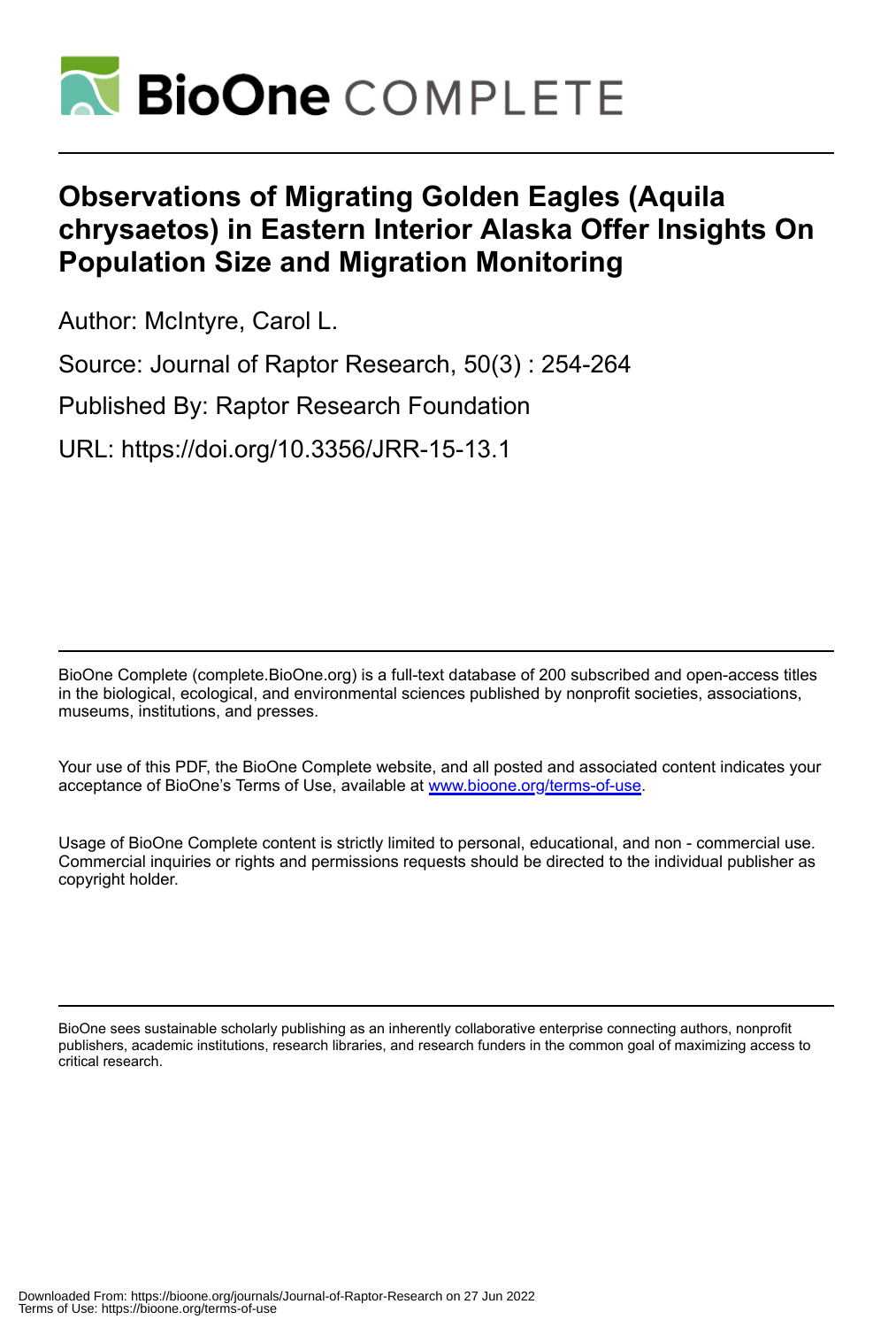## OBSERVATIONS OF MIGRATING GOLDEN EAGLES (AQUILA CHRYSAETOS) IN EASTERN INTERIOR ALASKA OFFER INSIGHTS ON POPULATION SIZE AND MIGRATION MONITORING

CAROL L. MCINTYRE<sup>1</sup>

Denali National Park and Preserve, 4175 Geist Road, Fairbanks, AK 99709 U.S.A.

### STEPHEN B. LEWIS

U.S. Fish and Wildlife Service, 3000 Vintage Boulevard, Suite 201, Juneau, AK 99801 U.S.A.

ABSTRACT.—Migratory Golden Eagles (Aquila chrysaetos) from Alaska winter across a vast region of western North America, much of which is undergoing rapid change from a diversity of indirect and direct human activities. To address recent conservation concerns, we are studying the year-round movements of migratory Golden Eagles from interior and northern Alaska to identify and evaluate potential risks to their survival. We are also developing new survey techniques to estimate population size and trends. As part of our ongoing studies, we observed migrating Golden Eagles in spring and autumn 2014 during field investigations to locate Golden Eagle capture sites in eastern interior Alaska, and in spring 2015 during capture activities. We observed large numbers of Golden Eagles in both spring and autumn, suggesting that the Mentasta Mountains are an important migration corridor for this species. Further, our observations, including 1364 migrating Golden Eagles in October 2014, suggested that the Alaska Golden Eagle population is much larger than is reflected in the only currently available statewide population estimate of 2400 eagles. In combination with historical and contemporary tracking studies, our observations in the Mentasta Mountains provide important new information about Golden Eagle migration in Alaska and stimulate interest in answering fundamental questions about using counts of migrating Golden Eagles to estimate, and detect change in, the population size of Alaska's migratory Golden Eagles. Our observations also provide new information about Rough-legged Hawk migration in Alaska.

KEY WORDS: Golden Eagle; Aquila chrysaetos; Rough-legged Hawk; Buteo lagopus; Alaska; migration.

#### LAS OBSERVACIONES DE AQUILA CHRYSAETOS EN EL ESTE DE ALASKA PROPORCIONAN PISTAS SOBRE EL TAMAÑO POBLACIONAL Y EL SEGUIMIENTO DE LA MIGRACIÓN

RESUMEN.—Los ejemplares migratorios de Aquila chrysaetos provenientes de Alaska invernan a lo largo de una amplia región del oeste de América del Norte, gran parte de la cual está siendo sometida a un cambio rápido ocasionado por una diversidad de actividades humanas directas e indirectas. Para abordar preocupaciones de conservación recientes, estamos estudiando, a lo largo del año, los movimientos de ejemplares migratorios de A. chrysaetos provenientes del interior continental y del norte de Alaska para identificar y evaluar riesgos potenciales para su supervivencia. También estamos desarrollando nuevas técnicas de muestreo para estimar el tamaño y las tendencias poblacionales. Como parte de nuestros estudios en curso, observamos ejemplares migratorios de A. chrysaetos en primavera y otoño de 2014 durante investigaciones de campo para ubicar lugares de captura en el este continental de Alaska, y en primavera de 2015 durante las actividades de captura. Observamos gran número de ejemplares de A. chrysaetos tanto en primavera como en otoño, lo que sugiere que las montañas Mentasta son un importante corredor migratorio para esta especie. Además, nuestras observaciones, que contabilizaron 1364 ejemplares migratorios de A. chrysaetos, sugieren que la población de esta especie en Alaska es mucho mayor que la documentada en la única estimación poblacional estatal disponible de 2400 águilas. En combinación con estudios de seguimiento históricos y contemporáneos, nuestras observaciones en las Montañas Mentasta proporcionan información nueva e importante sobre la migración de esta especie de águila en Alaska y despiertan interés en dar respuesta a preguntas fundamentales acerca del uso de conteos de ejemplares

<sup>1</sup> Email address: Carol\_McIntyre@nps.gov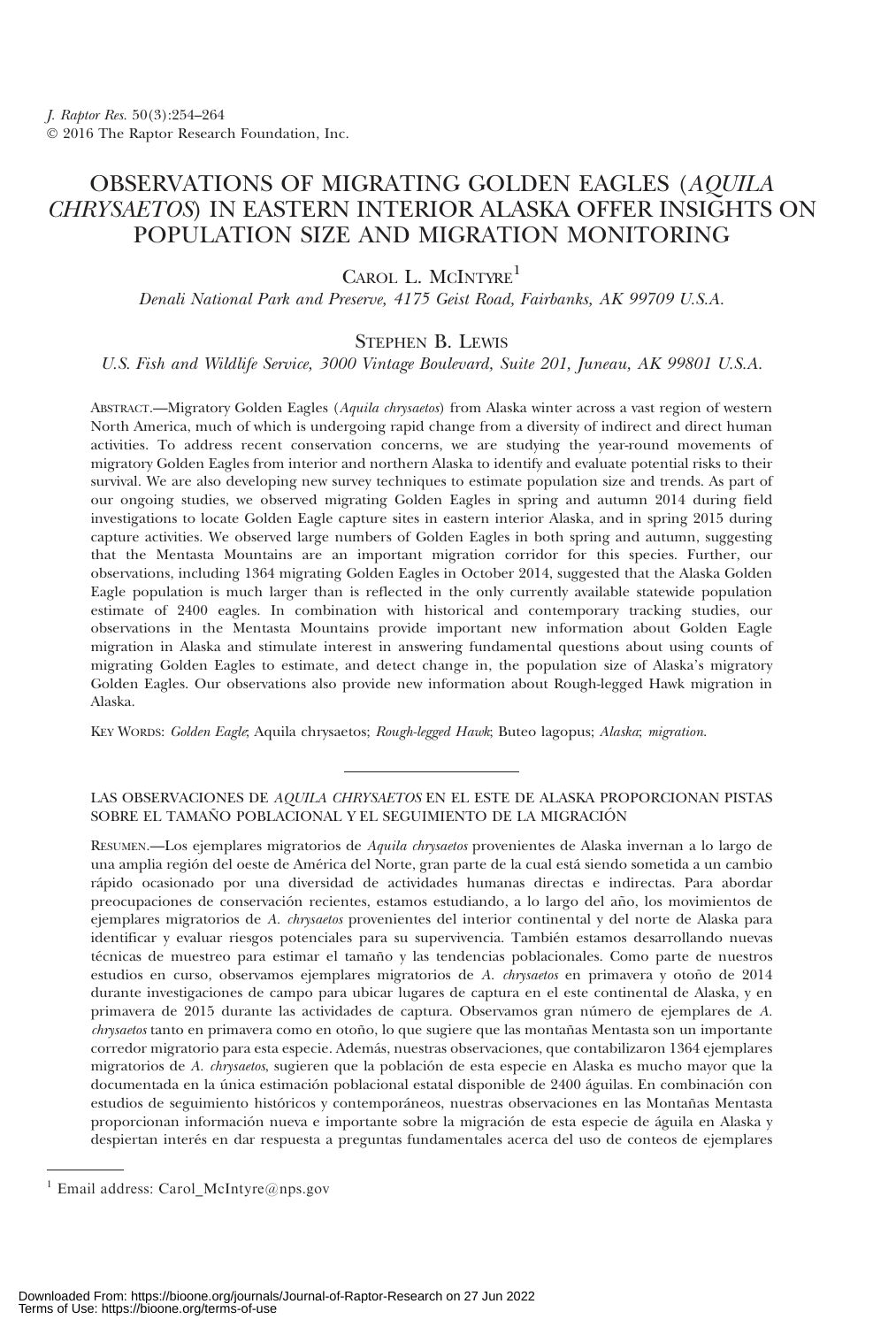migratorios de A. chrysaetos para estimar y detectar cambios en el tamaño poblacional de esta especie. Nuestras observaciones también proporcionan nueva información acerca de la migración de Buteo lagopus en Alaska.

[Traducción del equipo editorial]

Managing and conserving raptors requires a thorough understanding of their ecology, including factors that influence population size and trends, distribution, resource use across space and time, and threats to population size and persistence (Newton 1979, Katzner et al. 2012, Millsap et al. 2013). There is a conspicuous absence of fundamental ecological and demographic information for most species of raptors nesting in interior and northern Alaska, including Osprey (Pandion haliaetus), Northern Harrier (Circus cyaneus), Sharpshinned Hawk (Accipiter striatus), Northern Goshawk (A. gentilis), Red-tailed Hawk (Buteo jamaicensis), Rough-legged Hawk (B. lagopus), Golden Eagle (Aquila chrysaetos), American Kestrel (Falco sparverius), Merlin (F. columbarius), and Gyrfalcon (F. rusticolus). Further, nine of the 12 species of diurnal raptors that commonly nest in interior and northern Alaska are migratory, but little is known about their movements and resource use throughout the year and across their annual range.

Golden Eagles occur throughout much of Alaska. The Alaska population consists of both residents and migrants (Kochert et al. 2002), with migrants wintering across a vast region of western North America, including southwestern Canada, the western United States (west of the Mississippi), and central and northern Mexico (Goodrich and Smith 2008, McIntyre et al. 2008, McIntyre 2012, B. Bedrosian pers. comm., R. Domenech pers. comm., T. Booms pers. comm., S. Lewis and C. McIntyre unpubl. data). Landscapes across this vast region are rapidly changing due to increasing human activities (e.g., Knick et al. 2003, Steenhof et al. 2014, Watson et al. 2014), resulting in increasing direct (e.g., electrocution and wind-turbine strikes) and indirect (e.g., habitat loss and degradation) threats to Golden Eagle survival. Further, a carryover effect (Harrison et al. 2011), resulting from conditions and events on wintering grounds and along migration corridors, are suspected of influencing reproductive success of migratory Golden Eagles in some parts of Alaska, including Denali National Park and Preserve (McIntyre and Schmidt 2012).

Concern over the conservation status of Golden Eagles in North America has increased as threats to

populations become better understood (Katzner et al. 2012, Millsap et al. 2013). Currently, it is unknown if Golden Eagles, including those from Alaska, have the demographic resiliency to absorb additional mortality from increasing threats or if their environment is changing at a rate that exceeds their ability to adapt (Millsap et al. 2013). We launched several new studies in Alaska to address these concerns and the paucity of information regarding population size. As part of these new efforts, we are capturing and tracking Golden Eagles from interior and northern Alaska to identify and evaluate potential risks to their survival. At the start of these studies, we conducted exploratory work in the eastern Alaska Range to identify suitable locations where Golden Eagles from interior or northern Alaska could be captured during spring and autumn migration. During this work, we observed a noteworthy migration of Golden Eagles that provides new insight into the potential population size for Golden Eagles in Alaska. Further, our observations, in combination with historical and contemporary tracking studies, provided opportunities to consider the feasibility of using data collected through migration monitoring to estimate the size and trends of Alaska's Golden Eagle population.

Herein, we (1) describe our observations; (2) discuss our findings in relation to other counts that include Alaskan Golden Eagles in Yukon and Alberta, Canada, and Montana, U.S.A.; (3) discuss how our observations provide new insight about current population estimates for this species in Alaska; (4) summarize fundamental questions that need to be addressed when considering migration monitoring as a tool for estimating the population size or trends of Alaska's migratory Golden Eagles; and (5) make recommendations for developing effective conservation strategies for this migratory population.

#### **METHODS**

We conducted our work in the Mentasta Mountains in the eastern Alaska Range, Alaska (Fig. 1). The Mentasta Mountains are approximately 70 km long and 40 km wide and run southeast from Mentasta Pass to the Nabesna River. To the north is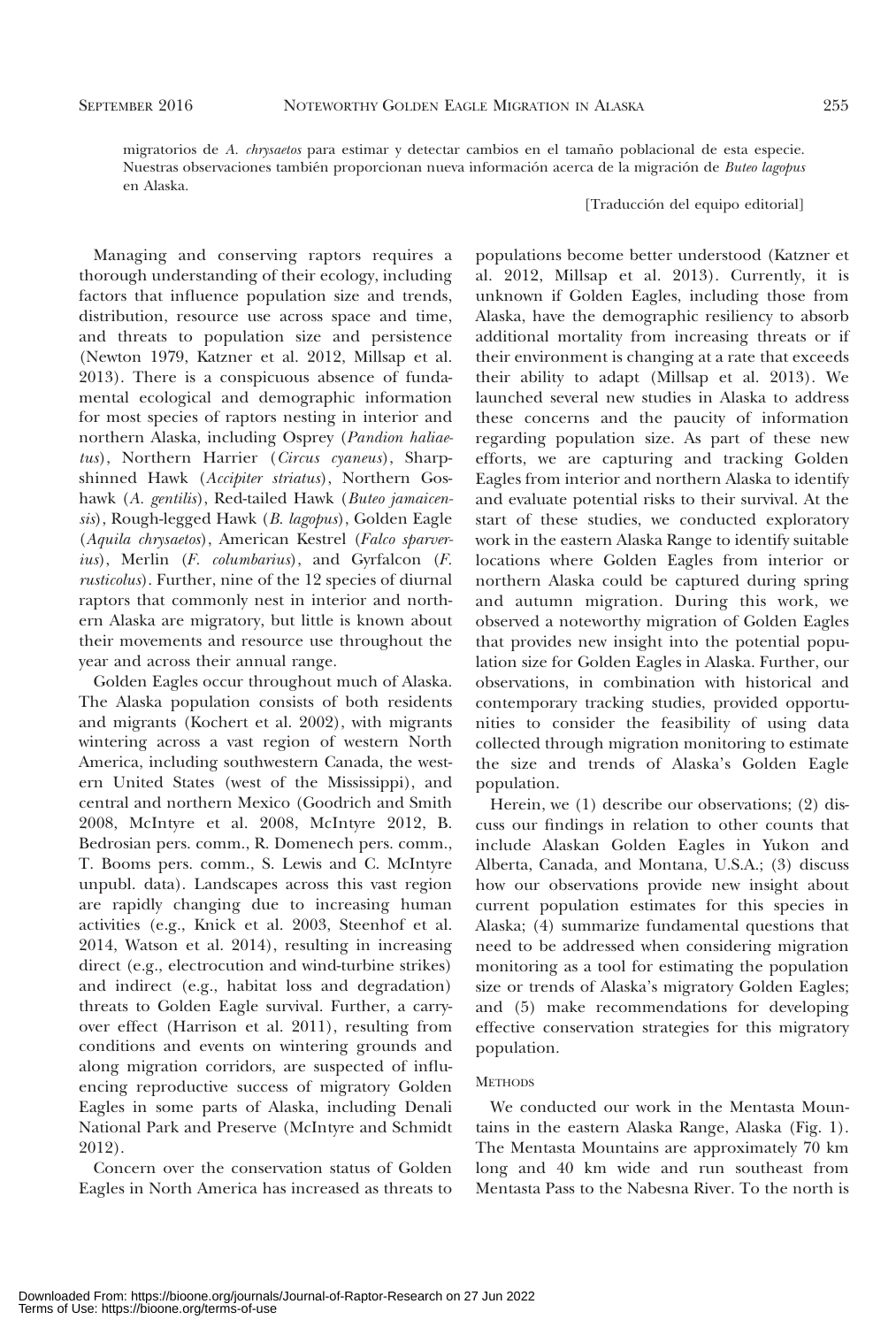

Figure 1. General location of spring and autumn observation sites in the Mentasta Mountains (solid star) in relation to the spring count site at Gunsight Mountain (black triangle), Alaska.

the broad  $(>80 \text{ km wide})$  upper Tanana River valley and to the south are the broad  $(>40$  km wide) upper Nabesna and Copper River valleys. Noyes Mountain (2483 m) is the highest peak in the Mentasta Mountains. The much higher Wrangell Mountains, with elevations as high as 4996 m, form the southern boundary of the upper Nabesna and Copper River valleys. We selected the Mentasta Mountains as our study area based on information from historical and contemporary satellite-telemetry studies on Golden Eagles from interior Alaska (McIntyre et al. 2008, S. Lewis and C. McIntyre unpubl. data) and historical observations of Golden Eagles migrating in the area in previous springs (up to 45 eagles per hr; D. Rosenkrans pers. comm.).

During our reconnaissance work in 2014, we visited potential capture sites along the southern slopes of the Mentasta Mountains within 4 km of the Nabesna Road to determine if it was feasible to

establish a temporary trapping station in areas where Golden Eagles concentrated during migration. This involved traveling to potential capture sites and making observations to locate and count migrating Golden Eagles. In spring 2015, we established two temporary trapping sites near sites we visited in 2014. We traveled by dogsled and snowmobile in spring and by all-terrain vehicle and on foot in autumn.

Our observation sites were just above tree line at approximately 1150 m and offered unlimited views to the east, west, and south (Fig. 2 and 3). The closest mountains (1–5 km away; elevation 1310– 2070 m) limited the view to the north. In spring and autumn 2014, we counted migrants from several vantage points that offered relatively unobstructed views across the landscape. In contrast, we counted migrants in spring 2015 while we were establishing trapping stations (6 d; 12–16 and 22 March), during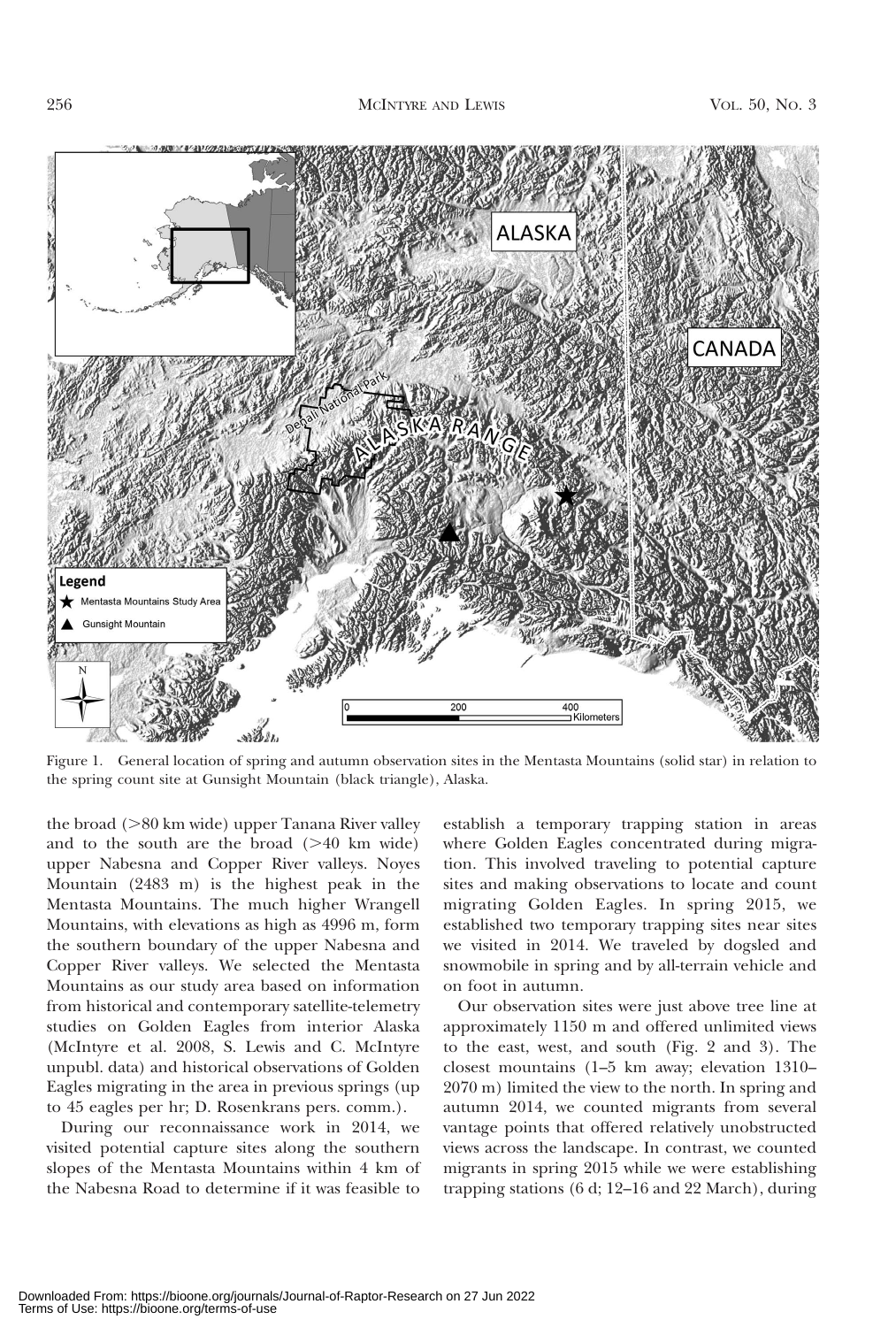

Figure 2. View looking east from a spring observation site near Rock Creek on the southern slope of the Mentasta Mountains, March 2014. In spring, migrating Golden Eagles were detected across a broad front, from the Mentasta Mountains to the north (left side of photo) to the Boyden Hills to the south (right side of photo).

capture work (5 d from an east-facing blind, 17–21 March, and 5 d from a west-facing blind, 23–27 March), and while we dismantled our field camp and trapping sites (1 d; 28 March).

We conducted fieldwork from 1000–1800 H, the daily period when we expected Golden Eagles to be migrating (Kerlinger 1989). We recorded weather conditions during each observation hour, including temperature, estimated wind speed, wind direction (e.g., N, NE, E, SE, S, SW, W, and NW), and cloud cover. We scanned the sky and horizon with the naked eye and  $10\times40$  binoculars to locate migrating Golden Eagles and other raptors. We counted Golden Eagles that we detected flying past an observation site in a westerly direction in spring, or in an easterly direction in autumn, in a manner that suggested migration (i.e., soaring high in thermals and then directional flight or direct point-to-point flight along ridgelines or over the observation site; Swem 1985). For each migrant Golden Eagle, we noted the time of detection (within hourly intervals), its general location in relation to the observation site (north, south, or overhead), general flight pattern (thermal soaring, riding ridges, or powered flight), flight posture (tuck and glide, soaring, or flapping; Dunne et al. 2012), and apparent behavior (migrating or hunting). We attempted to classify each migrant as either an adult or a non-adult based on the presence of white in their tail and flight feathers following Liguori (2004). We classified eagles that were completely dark with faint, gray mottling in the tail feathers and remiges as adults. We classified eagles that had white patches at the bases of the remiges or in their tail as non-adults.

During all counts, we made efforts to avoid double-counting and to distinguish resident individuals from migrants based on behavior. This latter was necessary because we found three occupied Golden Eagle breeding territories in the survey area in spring 2014 and one occupied territory in the area in spring 2015. Resident eagles usually exhibited territorial behavior when migrants were present, such as undulating flights and vocalizations, whereas migrants proceeded steadily in the direction of migration and did not change their behavior visibly as they passed by occupied breeding territories.

#### **RESULTS**

Spring Migration. We counted for 13 hr between 1100–1700 H from 26–29 March 2014, covering one site per day for 2–4 hr each. Clear skies (no cloud cover) predominated, east winds ranged in speeds from 6–30 km/hr, and temperatures ranged from  $-25$  to  $+9^{\circ}$ C. Snow covered most of the ground at lower elevations, but large areas along the southern slopes of the nearby Mentasta Mountains were snow-free.

We detected 113 migrating Golden Eagles (8.7 eagles per observation hr) during spring 2014. We detected most of these eagles when they were rising or soaring in thermals (the thermal-soar and glide strategy described by Duerr et al. 2012) or using powered flight. Twenty-two of the 113 migrating eagles exhibited hunting behavior (i.e., coursing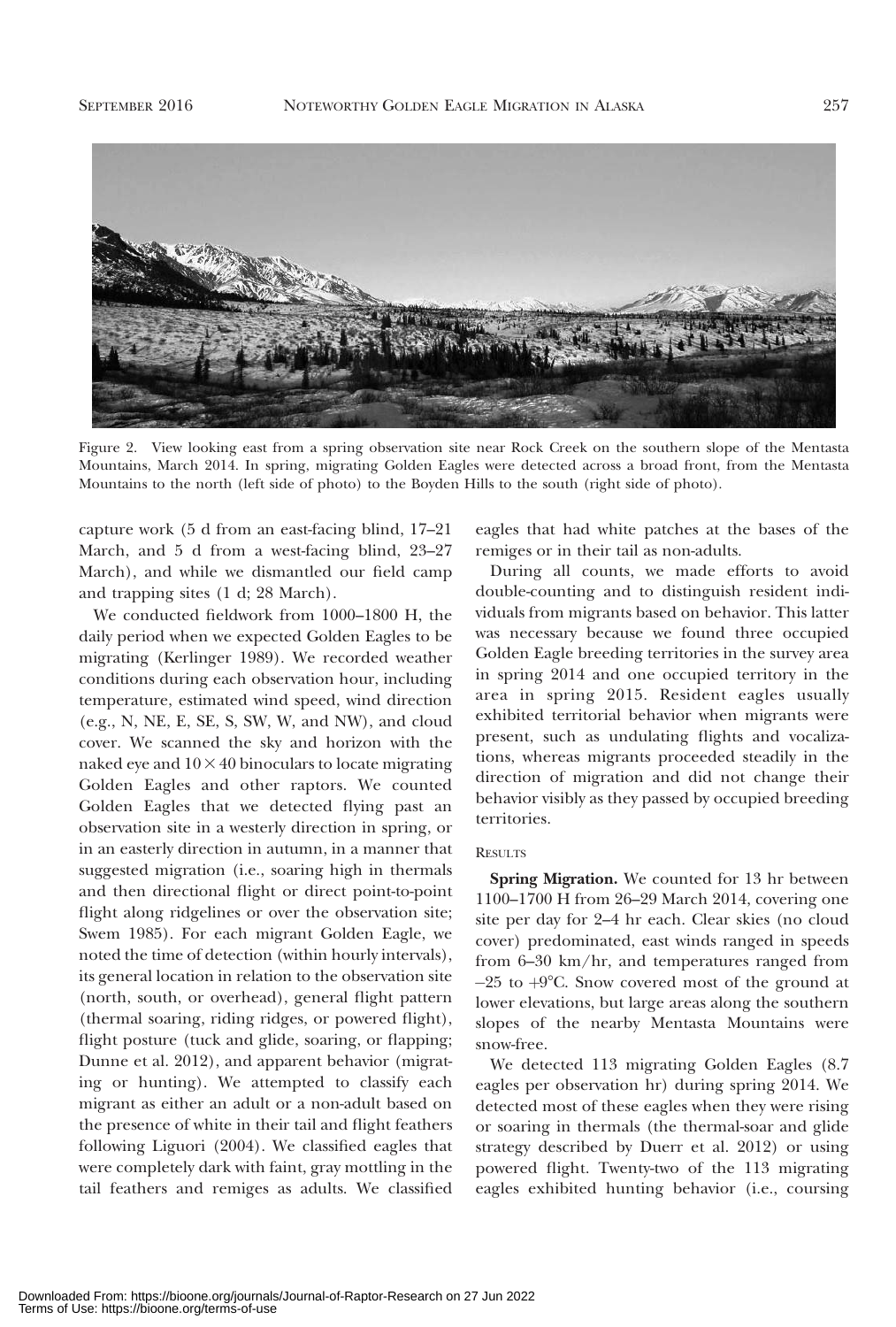



Figure 3. View looking to the northwest (top) and northeast (bottom) from an autumn observation site near Lost Creek on the southern slopes of the Mentasta Mountains, October 2014. In autumn, most Golden Eagles were detected as they migrated along the higher ridges of the Mentasta Mountains to the north of the observation site.

low along slopes or circling low over the landscape) and 91 appeared to be primarily intent on migrating. We did not observe any white feathering on most of the eagles we detected in spring 2014.

We counted for 91 hr between 1000 and 1900 H on 17 d from 12–28 March 2015. Weather conditions ranged from days with clear skies to days with snowstorms that limited visibility to  $\leq 1$  km. Winds were primarily from the northeast and temperatures ranged from  $-32$  to  $+4^{\circ}$ C. We detected  $402$ migrating Golden Eagles (4.4 migrating eagles per observation hr) during spring 2015, most (303) from 17–21 March when we counted from an eastfacing blind. We detected the first migrant on 17 March. Most of the migrating eagles we detected in spring 2015 were soaring on thermals or migrating along the ridges to our north. In contrast to spring 2014, most of the eagles we observed in spring 2015 were too far away for us to observe their plumage and assign them to an age class.

Autumn Migration. We counted at a single site for 39.5 hr between 1000–1800 H on 9 d from 3–14 October 2014 (Table 1). Logistical constraints precluded observations on 4, 9, and 10 October. Weather conditions ranged from days with clear skies and unlimited visibility to days with overcast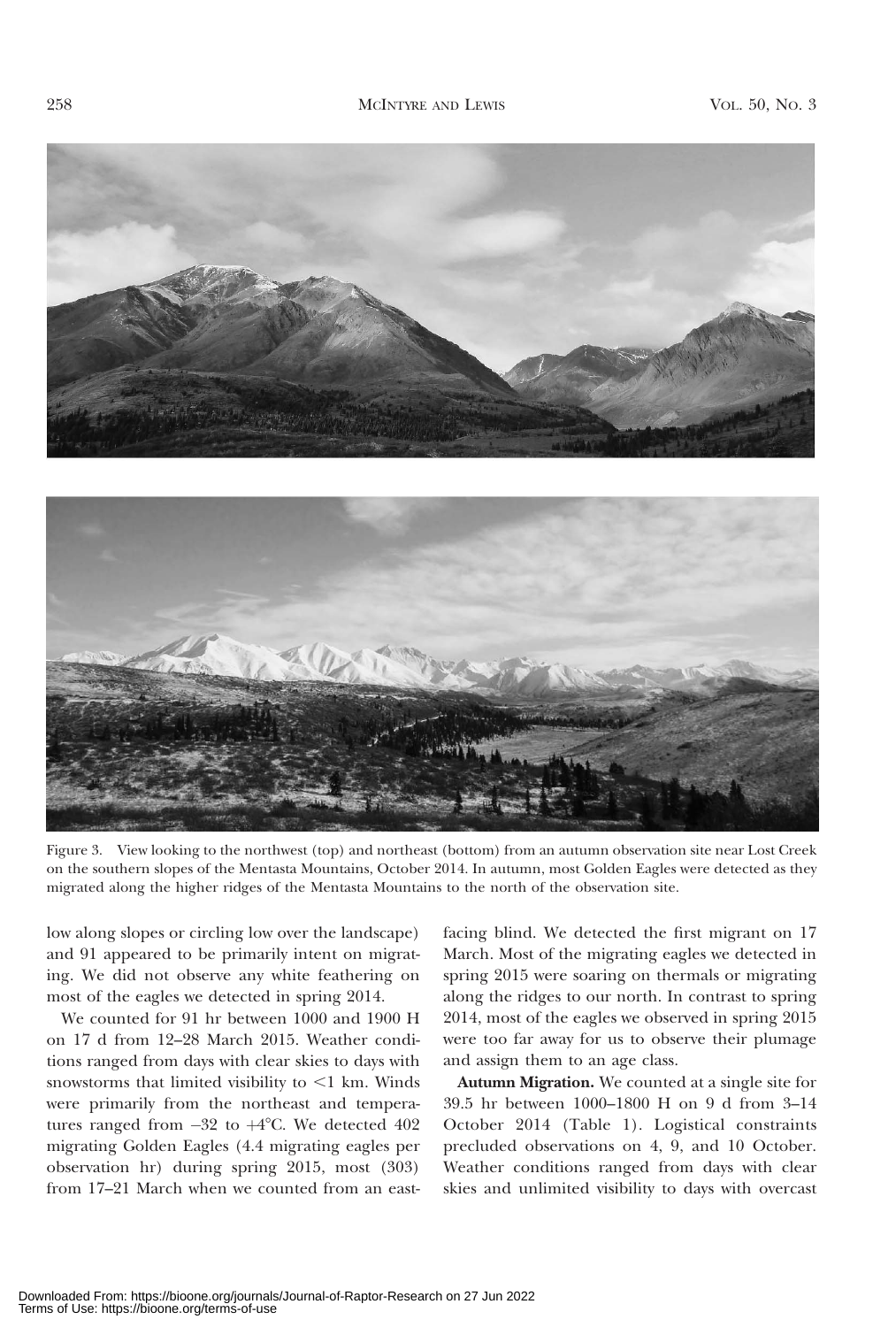Table 1. Hourly counts of migrating Golden Eagles at the Lost Creek observation site, Mentasta Mountains, AK, during October 2014.

|             | <b>COUNT START TIME</b>  |                          |                          |                |          |      |      |                | <b>COUNT</b> | <b>NUMBER OF</b>       |
|-------------|--------------------------|--------------------------|--------------------------|----------------|----------|------|------|----------------|--------------|------------------------|
| <b>DATE</b> | 1000                     | 1100                     | 1200                     | 1300           | 1400     | 1500 | 1600 | 1700           | <b>HOURS</b> | <b>EAGLES DETECTED</b> |
| 3 Oct       | $\mathbf{r}$             |                          |                          |                | ٠        | 14   |      | ۰              |              | 14                     |
| 4 Oct       |                          |                          |                          | ۰              |          |      |      |                |              | ۰                      |
| 5 Oct       | $\overline{\phantom{a}}$ |                          |                          | ۰              |          | ۰    | 6    | ٠              |              | 6                      |
| 6 Oct       |                          |                          |                          | ۰              |          |      | 12   | 21             | 2            | 33                     |
| 7 Oct       | $\overline{4}$           | 75                       | 95                       | 98             | 109      | 102  | 66   | 19             | 8            | 568                    |
| 8 Oct       |                          | $\overline{2}$           | 42                       | 121            | 38       | 109  | 5    | $\overline{2}$ |              | 319                    |
| 9 Oct       |                          |                          | $\overline{\phantom{a}}$ | ۰              |          |      |      |                |              |                        |
| $10$ Oct    |                          |                          |                          | ۰              |          |      |      |                |              |                        |
| 11 Oct      |                          | ٠                        | 22                       | 44             | 12       | 8    | 12   |                | 5            | 98                     |
| 12 Oct      | $\overline{\phantom{a}}$ | 21                       | 31                       | 18             | 43       | 119  | 24   | 13             | 7            | 269                    |
| 13 Oct      |                          | $\overline{\phantom{a}}$ |                          |                | 6        | 11   | 4    | ٠              | 5.5          | 23                     |
| 14 Oct      |                          |                          | 3                        | $\overline{2}$ | $\theta$ | 29   |      |                | 4            | 34                     |

<sup>a</sup> Indicates that no count was conducted.

skies and snow squalls that limited visibility to  $\leq$ 1 km. On most days, the winds were from the northeast or east. Estimated wind speeds ranged from 0–32 km/hr, with gusts on some days as high as 64 km/hr. Hourly temperatures ranged from -11 to  $+13^{\circ}$ C.

We counted 1364 migrating Golden Eagles in October 2014 (Table 1). We recorded the highest daily counts on 7 October (568 eagles; 81.1 migrating eagles per hr) and 8 October (319 eagles; 49.1 eagles per hr; Table 1), two days after a large cold front brought the first significant snowfall to much of interior and northern Alaska. The weather conditions on these days included northeast winds ranging in speed from 12–50 km/hr, 40–60% cloud cover, and temperatures ranging from  $-4$  to  $+1^{\circ}$ C.

Most of the eagles we detected in autumn  $(>95%)$  appeared intent on migrating; typically we detected them as they were flying directly west to east along the ridges to our north or soaring in a thermal and then gliding eastward. Eagles migrating along the ridges often flew swiftly and directly in a tuck-and-glide position. The flight behavior (tuck and glide position) and the distance  $(>= 3 \text{ km})$  of most of the eagles (1169 of 1364) that we detected in October 2014 prevented us from observing their plumage and assigning them to an age class.

Other Species. We detected seven other species of diurnal raptors during autumn migration: Northern Harrier ( $n = 1$ ), Sharp-shinned Hawk ( $n = 7$ ), Northern Goshawk ( $n = 9$ ), Red-tailed Hawk ( $n =$ 1), Rough-legged Hawk ( $n = 525$ ), American Kestrel  $(n = 1)$ , and Merlin  $(n = 4)$ . We also noted both adult and non-adult Bald Eagles in autumn, but could not distinguish migrants from local residents because they did not exhibit a specific flight direction.

The highest daily counts of Rough-legged Hawks occurred on 7 October ( $n = 121$ ) and 8 October (*n*  $= 298$ ), the same days with the highest counts of Golden Eagles. Nearly 80% of the Rough-legged Hawks that we detected migrated past us on just two days and we suspect that, like the eagles, the hawks were responding to the large cold front that swept through much of interior and northern Alaska in early October. Rough-legged Hawks generally migrated at lower elevations than Golden Eagles, often over the rolling uplands on the southern slopes of the Mentasta Mountains, and often in loose aggregations of up to 15 individuals.

#### **DISCUSSION**

Our exploratory fieldwork provided us with the opportunity to document an important migration corridor for Golden Eagles in the eastern Alaska Range. Our counts suggest that a substantial number of Golden Eagles migrate through this area in both spring and autumn, perhaps in similar numbers as those recorded at other raptor migration monitoring sites in western North America. For instance, we counted 1364 migrating Golden Eagles in just 39.5 hr of observation in October 2014. Although this count is among the highest recorded for this species at a migration-monitoring site in North America (Goodrich and Smith 2008), we suspect that it, and our spring counts, greatly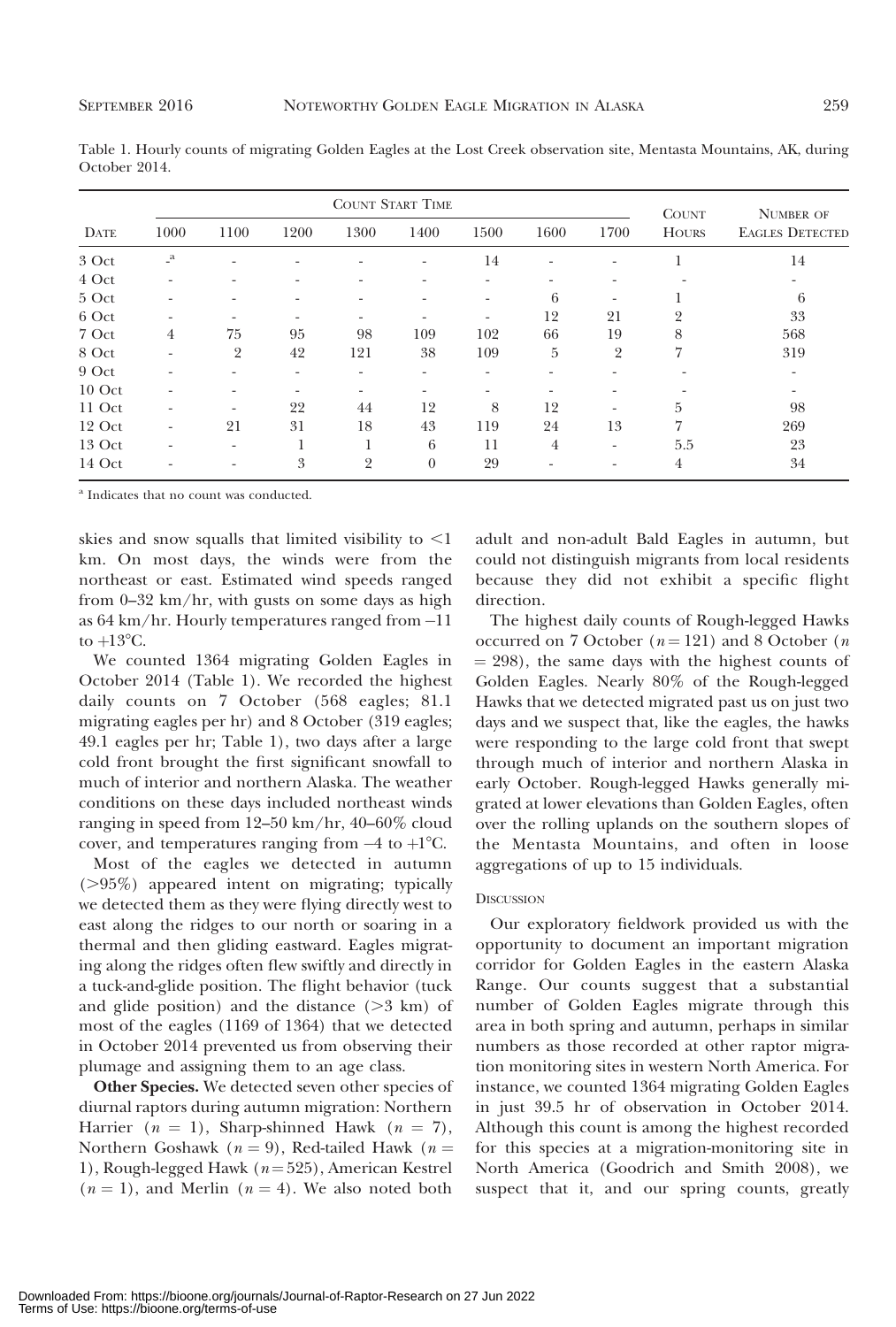| <b>COUNT LOCATION</b>                             | LATITUDE, LONGITUDE                  | <b>COUNT</b><br><b>PERIOD</b> | <b>COUNT</b><br><b>HOURS</b> | <b>EAGLES</b><br><b>COUNTED</b> |
|---------------------------------------------------|--------------------------------------|-------------------------------|------------------------------|---------------------------------|
| Mentasta Mountains, AK, U.S.A.                    | $62.6^{\circ}$ N, 143.1 $^{\circ}$ W | $3-14$ Oct                    | 39.5                         | 1364                            |
| Teslin Lake, Yukon Territory, Canada <sup>a</sup> | $60.2^{\circ}$ N, 132.9°W            | 23 Jul-31 Oct                 | na                           | 293                             |
| Mt. Lorette, Alberta, Canada <sup>b</sup>         | $51.1^{\circ}$ N, $115.2^{\circ}$ W  | $20$ Sep-15 Nov               | 584.4                        | 2837                            |
| Bridger Mountains, MT, U.S.A. <sup>c</sup>        | $45.8^{\circ}$ N, 110.9°W            | $1$ Sep $-2$ Nov              | 394.2                        | 1222                            |

Table 2. Number of migrating Golden Eagles recorded at four count sites within the potential migration corridor of Alaskan migratory Golden Eagles in autumn 2014.

<sup>a</sup> Data taken from Schonewille 2015.

 $^{\rm b}$  Data taken from http://www.eaglewatch.ca/ index.html.

 $^{\rm c}$  Data taken from http://hawkcount.org.

underrepresent the magnitude of eagle migration in this region for several reasons. First, we undoubtedly missed some high-flying eagles on days when there was no cloud cover (Swem 1985). This may have been particularly true in spring when clear weather predominated during the count periods. Second, telemetry studies show that Golden Eagles migrate through this area in spring from mid-March through late May and in autumn from early September through late October across a very broad front  $(>100$  km wide; McIntyre et al. 2008, T. Booms pers. comm., S. Lewis and C. McIntyre unpubl. data). Our observations only covered a small part of the migration seasons and encompassed a small portion of the migration corridor. Hence, we suspect that many eagles migrated through this area outside of our observation periods and beyond the limit of our vision during our observation periods. Finally, we made our spring 2015 counts incidentally to other field activities or from a small blind with limited visibility; thus, many migrants probably passed by undetected.

Assigning Golden Eagle migrants to an age class was very difficult. Conditions during spring migration in 2014, with high albedo resulting from consistent snow cover and bright sunshine, allowed us to see the finer details of the plumage of many of the eagles that passed overhead. However, most migrants in autumn 2014 and spring 2015 passed by either too far away or in a tuck-and-glide posture that did not allow us to observe plumage patterns. The resulting large proportion of unknown-age eagles precluded confident assessments of agespecific composition and migration timing (Omland and Hoffman 1996).

Although our efforts were focused on Golden Eagles, we also recorded all bird species detected during our observations. Of particular note were the 525 migrating Rough-legged Hawks that we counted in October 2014. This count exceeds the number of Rough-legged Hawks observed during nearly full-season counts conducted in the upper Tanana River valley from 1987–1994 (McIntyre and Ambrose 1999) and suggests that Mentasta Mountains are also an important migration corridor for this species. We were surprised that we did not observe more species of migratory raptors in late March, as we expected to see at least a few individuals of species such as Northern Harrier, Red-tailed Hawk, and Merlin (C. McIntyre unpubl. data). Although we noted seven other species of migratory raptors during autumn, we were also surprised that we did not see more individuals of species such as Northern Harrier and Red-tailed Hawk (C. McIntyre unpubl. data).

Comparisons with Other Golden Eagle Migration Counts. Counts in the Mentasta Mountains and at Gunsight Mountain in south-central Alaska (Fritz and Fritz 2011) suggest that large numbers of Golden Eagles migrate past both sites in spring. However, because no season-long counts were conducted at both sites in spring, comparisons of the numbers of eagles migrating by these sites in spring currently was not possible.

Although we recognize that seasonal counts of migrants vary across years, we compared our autumn 2014 counts to those made at other count sites within the potential migration corridor for Alaskan Golden Eagles (Table 2) to help place our observations in context. Our count of 1364 migrating Golden Eagles was more than four times higher than the 293 eagles counted near Teslin Lake in the southcentral Yukon Territory (Schoenwille 2015). As expected, we detected fewer eagles in the Mentasta Mountains than were detected at Mt. Lorette (2837; Table 2). Mt. Lorette, approximately 2100 km southeast of the Mentasta Mountains, has a much larger potential source area and counts were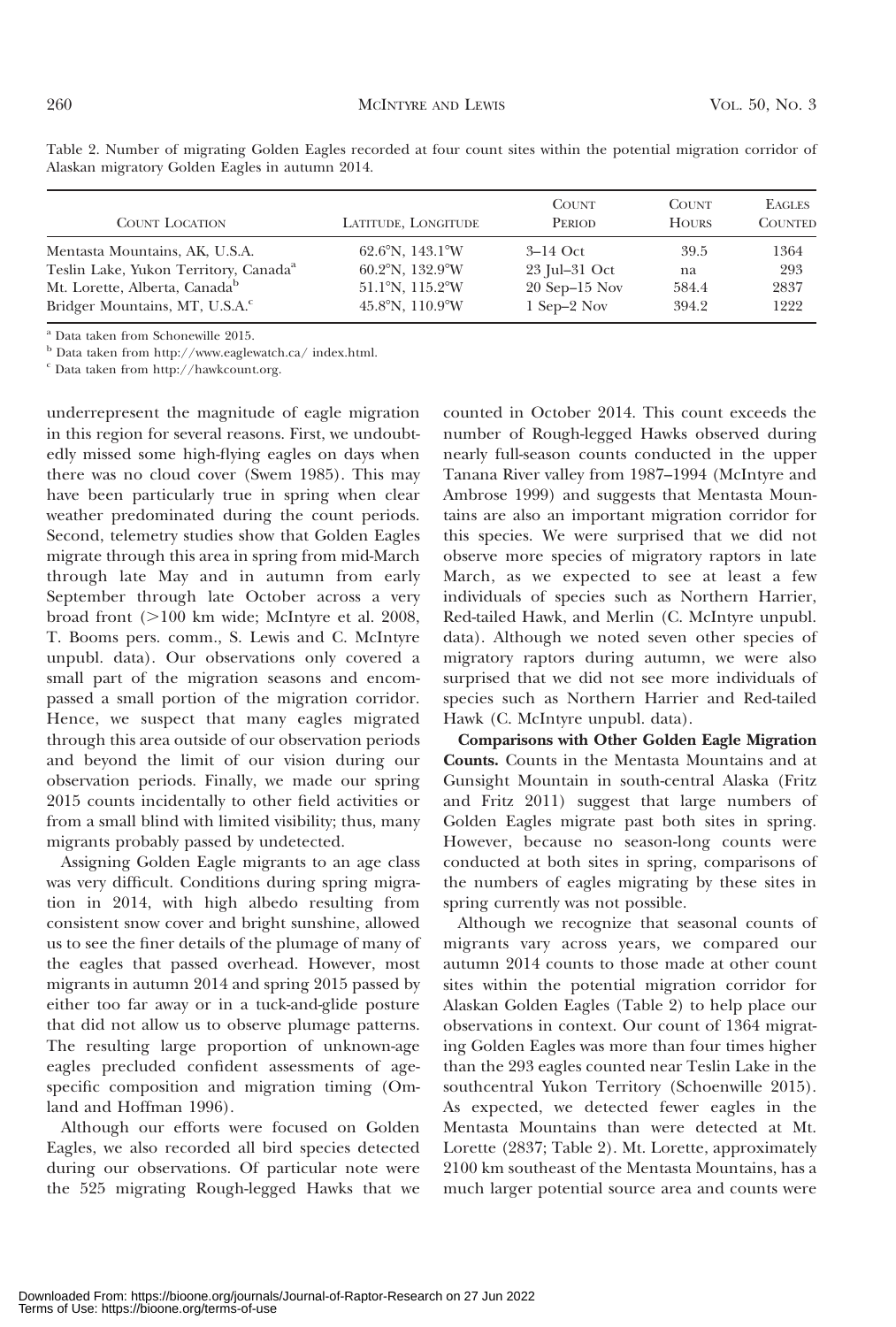Table 3. Number of Golden Eagles detected on Breeding Bird Surveys (BBS) in eight western U.S. states, 1968–2013 (summarized from Pardieck et al. 2014).

| <b>STATE</b> | <b>NIMBER OF</b><br><b>BBS ROUTES<sup>a</sup></b> | <b>NUMBER OF</b><br><b>EAGLES</b><br><b>DETECTED</b> | <b>EAGLES</b><br><b>DETECTED PER</b><br><b>BBS ROUTE</b> |
|--------------|---------------------------------------------------|------------------------------------------------------|----------------------------------------------------------|
| Alaska       | 1806                                              | 78                                                   | 0.04                                                     |
| Washington   | 2187                                              | 58                                                   | 0.03                                                     |
| Oregon       | 2629                                              | 548                                                  | 0.21                                                     |
| California   | 5569                                              | 681                                                  | 0.12                                                     |
| Idaho        | 1518                                              | 167                                                  | 0.11                                                     |
| Montana      | 1845                                              | 392                                                  | 0.21                                                     |
| Wyoming      | 2165                                              | 1056                                                 | 0.49                                                     |
| Colorado     | 2829                                              | 611                                                  | 0.22                                                     |

<sup>a</sup> Refers to the total number of completed BBS routes. Each BBS route has 50 sampling points located approximately 800 m apart (Pardieck et al. 2014).

conducted there throughout the migration season. The Bridger Mountains in Montana also have a much larger potential source area and counts were conducted there for 2 mo; however, contrary to expectations, we detected more Golden Eagles during our limited counts in the Mentasta Mountains than were detected at Bridger Mountain (Table 2). These simple comparisons suggest that a substantial number of Golden Eagles migrate through the Mentasta Mountains in autumn and provide new opportunities for thinking about the population size of the migratory population of this species in Alaska.

Insights About Population Size. The U.S. Fish and Wildlife Service (U.S.F.W.S.) requires accurate population size and trend estimates for Golden Eagles to address permitting requests and develop effective management actions (Millsap et al. 2013). Using data from the Breeding Bird Survey (BBS), U.S.F.W.S. estimated the population size of Golden Eagles in Alaska, including residents and migrants, at 2400 individuals including 588 nesting pairs (U.S.F.W.S. 2009). BBS data, in combination with other survey data, were used to estimate population size and trends for Golden Eagles in the western United States (Millsap et al. 2013). However, we suspect that it will be difficult to use BBS data to estimate population size and trends of this species in Alaska because those surveys cover only a small portion of the state and very few eagles are detected on those surveys (Table 3). Furthermore, based on the U.S.F.W.S. population estimate, we detected nearly 57% of the Alaska Golden Eagle population during only 39.5 hr of observation in October 2014. This scenario is highly unlikely and provides new support for the U.S.F.W.S. (2009) suggestion that their only available population estimate for Golden Eagles in Alaska is coarse.

Using Migration Monitoring Counts to Estimate Population Size. Estimating the size of the migratory component of the Alaskan Golden Eagle population using migration counts will be challenging until understanding of the eagles' flight behaviors and migration pathways increases and a representative network of standardized migration counts across their migration corridor is established. For instance, the organization and high density of hawk-count sites throughout the Appalachian migration corridor in eastern Pennsylvania provided sufficient data for Dennhardt et al. (2015) to develop capture histories and estimate the population size of migratory Golden Eagles in eastern North America. In contrast, there are few well-established raptor migration monitoring sites in Alaska and northwestern Canada and still fewer sites where sustained season-long monitoring has occurred (Swem 1985, McIntyre and Ambrose 1999). The absence of raptor migration counts in northwestern North America probably reflects the extreme remoteness of the region, the difficulties of conducting fieldwork under extreme weather conditions, the lack of easily accessible areas where raptors migrate, the relatively low density of people to serve as citizen scientists (Dennhardt et al. 2015), and the paucity of information about where migratory raptors concentrate. Gaining access to areas in Alaska where migrating Golden Eagles and other raptors concentrate and persevering to conduct season-long counts can be difficult (Swem 1985), expensive, and unattractive for volunteer participation (Bildstein et al. 2007). A notable exception to some of these challenges in Alaska is Gunsight Mountain, where counts can be conducted from a pullout along a major highway relatively close to Alaska's largest city, Anchorage (Fritz and Fritz 2011).

In addition to the logistical challenges of sustaining migration counts at northern latitudes, several fundamental questions need to be answered before counts made at locations in and outside of Alaska can be used to accurately and effectively estimate the population size and trends of Alaska's migratory Golden Eagles (Fish 2001, Bildstein et al. 2007). (1) What are the geographic sources of migrants observed at count sites (e.g., Hoffman et al. 2002,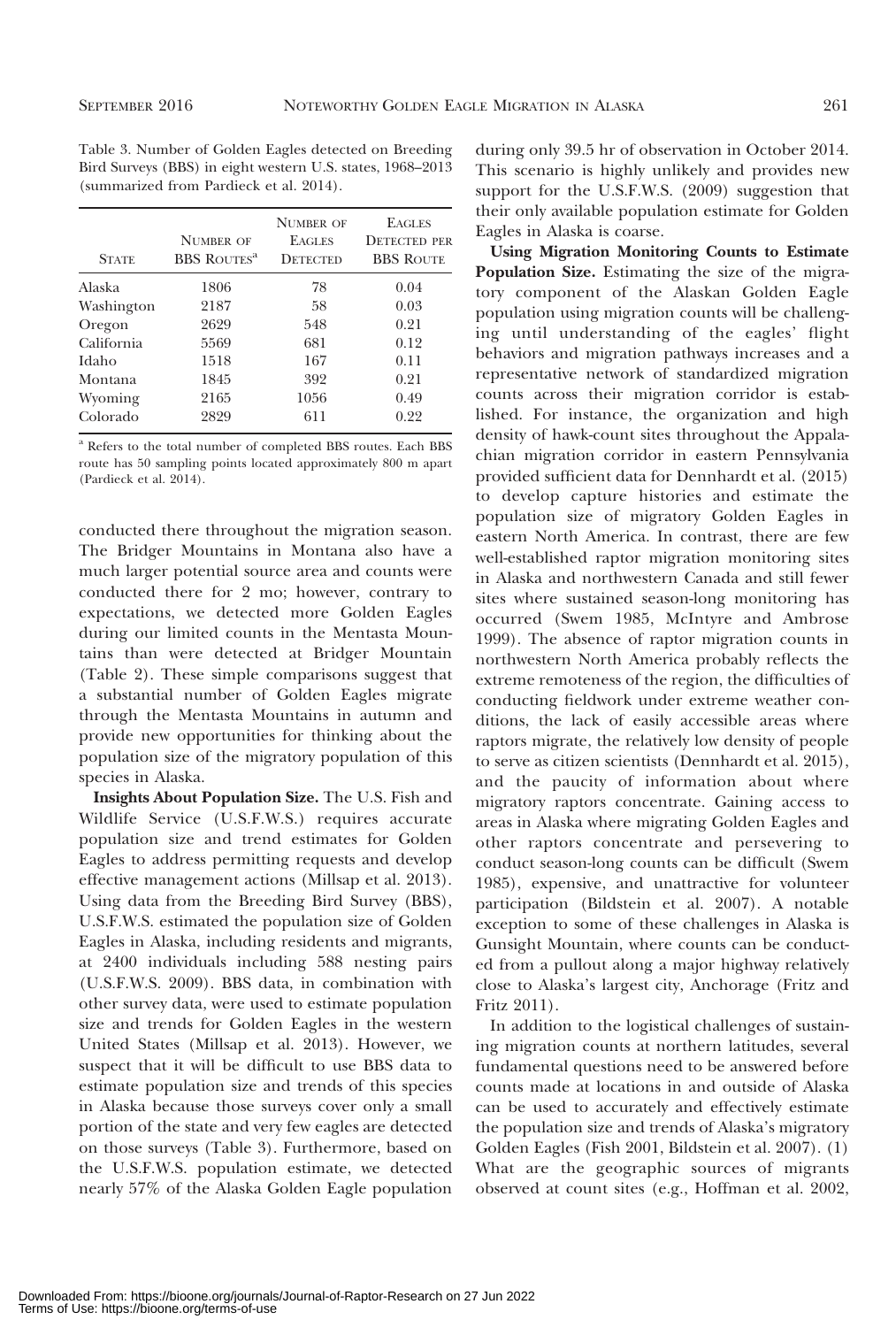Nelson et al. 2015) and what proportions of the migratory population are available to be sampled at different count sites? For instance, what proportion of the migrating Golden Eagles detected at Mt. Lorette, Alberta, Canada, (Sherrington 1993, 2003) is from Alaska? (2) How does flight behavior (i.e., thermal soaring versus slope soaring) influence the availability and detectability of migrants at different count sites (Dennhardt et al. 2015, Miller et al. 2016)? (3) Do spring and autumn migration periods vary interannually or from region to region, and does spatial or temporal differential migration occur depending on the sex, age, or breeding status of individual eagles (e.g., tracking data currently suggest that younger Golden Eagles return to Alaska later than individuals that hold or are seeking to establish territories; McIntyre et al. 2008, T. Booms pers. comm., S. Lewis and C. McIntyre unpubl. data)? (4) How do seasonal variation in thermal generation and weather conditions influence Golden Eagle migration (e.g., see Duerr et al. 2014, Yates et al. 2001) and counts of migratory eagles? (5) Do changes in counts of migrating Golden Eagles reflect changes in population size, changes in migratory behavior, or wintering distribution (Bildstein et al. 2008, Paprocki et al. 2014)? (6) Does variation in the relationship between counted samples and actual population size change through time and hamper detecting changes in actual abundance (T. Swem pers. comm.)?

Considerations for Conserving Alaska's Migratory Golden Eagles. Assessing both the population-level significance of any authorized take of Golden Eagles and the eagles' long-term population status in light of major, widespread changes in habitat and prey availability requires reliable population size estimates and an understanding of the uncertainty in those estimates (Millsap et al. 2013, Nielson et al. 2014). Our counts indicate that Alaska supports a substantial population of migratory Golden Eagles, certainly more than the current U.S.F.W.S. estimate of 2400 suggests. Documenting and interpreting changes in the population size of Alaska's migratory Golden Eagles requires continuing monitoring and research on the breeding grounds (e.g., McIntyre and Schmidt 2012, Alaska Department of Fish and Game unpubl. data, U.S.F.W.S. unpubl. data) in combination with studies across the annual cycle of these northern migrants.

Alaska's migratory Golden Eagles cross many ecological and political boundaries during their

annual cycle. Effective conservation of these wideranging northern migrants requires a collaborative approach that integrates the results of applied research and monitoring studies with specific management activities and habitat protection efforts across their annual range (Braham et al. 2015). This approach is being successfully implemented by the Eastern Golden Eagle Working Group (Katzner et al. 2012) and by several other groups who are focused on conserving other species of migratory birds (e.g., North American Waterfowl Management Plan, U.S. Shorebird Conservation Plan, and International Wader Group). Implementing a similar collaborative program is essential for conserving migratory Golden Eagles from Alaska and northwest Canada.

#### ACKNOWLEDGMENTS

Thanks to Danny Rosenkrans for providing information about eagle migration in March 2013, Ray Hander for helping with observations and logistical support, and Luke Hodgson and other staff at Wrangell–St. Elias National Park and Preserve for logistical support in autumn 2014. Recommendations made by Ray Hander, Ted Swem, Jeff Smith, and two anonymous reviewers helped us improve an earlier version of this report. The findings and conclusions in this article are those of the authors and do not necessarily represent the views of the U.S. National Park Service or the U.S. Fish and Wildlife Service.

#### LITERATURE CITED

- BILDSTEIN, K.L., J.P. SMITH, AND E. RUELAS INZUNZA. 2008. The future of raptor-migration monitoring. Pages 435– 446 in K.L. Bildstein, J.P. Smith, E. Ruelas Inzunza, and R.R. Veit [EDS.], State of North America's birds of prey. Series in Ornithology No. 3. Nuttall Ornithological Club, Cambridge, MA, U.S.A., and the American Ornithologists' Union, Washington, DC U.S.A.
- ———, ———, AND R. YOSEF. 2007. Migration counts and monitoring. Pages 101–116 in D.M. Bird and K.L. Bildstein [EDS.], Raptor research and management techniques. Hancock House Publishers, Blaine, WA U.S.A. and Surrey, British Columbia, Canada.
- BRAHAM, M., T. MILLER, A.E. DUERR, M. LANZONE, A. FESNOCK, L. LAPRE, D. DRISCOLL, AND T. KATZNER. 2015. Home in the heat: dramatic seasonal variation in home range of desert Golden Eagles informs management for renewable energy development. Biological Conservation 186:225–232.
- DENNHARDT, A.J., A.E. DUERR, D. BRANDES, AND T.E. KATZNER. 2015. Integrating citizen-science data with movement models to estimate the size of a migratory Golden Eagle population. Biological Conservation 184:68–78.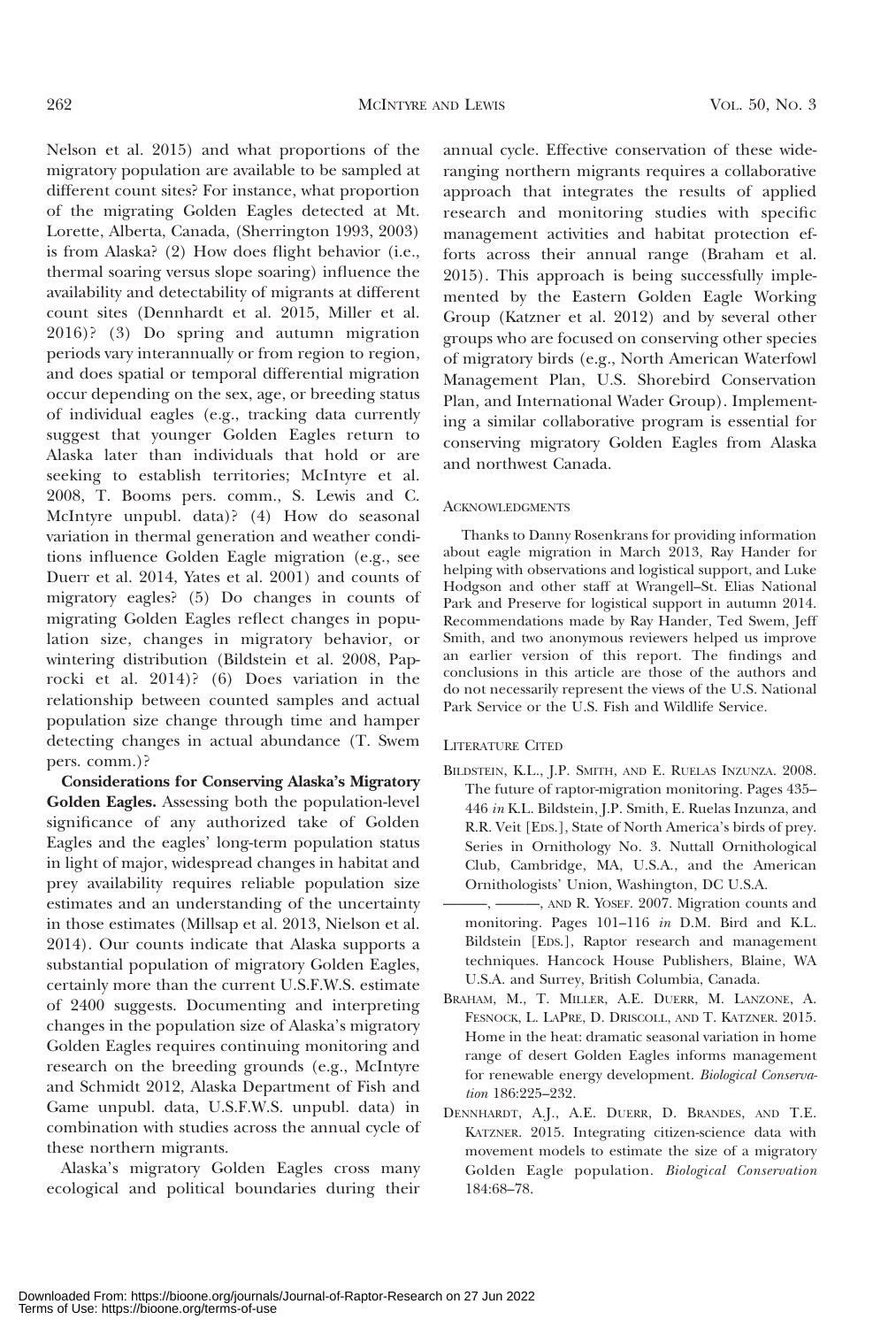- DUERR, A., T.A. MILLER, M. LANZONE, D. BRANDES, J. COOPER, K. O'MALLEY, C. MAISONNEUVE, J. TREMBLAY, AND T. KATZNER. 2012. Testing an emerging paradigm in migration ecology shows surprising differences in efficiency between flight modes. PLoS ONE 7(4):e35548. doi: 10.1371/journal.pone.0035548.
- DUERR, A.E., T.A. MILLER, M. LANZONE, D. BRANDES, J. COOPER, K. O'MALLEY, C. MAISONNEUVE, J.A. TREMBLAY, AND T. KATZNER. 2014. Flight response of slope-soaring birds to seasonal variation in thermal generation. Functional Ecology 29:779–790.
- DUNNE, P., D. SIBLEY, AND C. SUTTON. 2012. Hawks in flight. Houghton Mifflin Company, Boston, MA U.S.A.
- FISH, A.M. 2001. More than one way to count a hawk: toward site-specific documentation of raptor-migration count field methods. Pages 161–168 in K.L. Bildstein and D. Klem [EDS.], Hawkwatching in the Americas. Hawk Migration Association of North America, North Wales, PA U.S.A.
- FRITZ, P. AND C. FRITZ. 2011. The hawks of Gunsight Mountain, Alaska. Birding January 2011:31–36.
- GOODRICH, L.J. AND J.P. SMITH. 2008. Raptor migration in North America. Pages 37–149 in K.L. Bildstein, J.P. Smith, E.R. Inzunza, and R.R. Veit [EDS.], State of North America's birds of prey. Series in Ornithology No. 3. Nuttall Ornithology Club, Cambridge, MA U.S.A., and American Ornithologists' Union, Washington, DC U.S.A.
- HARRISON, X.A., J.D. BLOUNT, R. INGER, D. NORRIS, AND S. BEARHOP. 2011. Carry-over effects as drivers of fitness differences in animals. Journal of Animal Ecology 80:4– 18.
- HOFFMAN, S.W., J.P. SMITH, AND T.D. MEEHAM. 2002. Breeding grounds, winter ranges, and migratory routes of raptors in the Mountain West. Journal of Raptor Research 36:97–110.
- KATZNER, T., B.W. SMITH, T.A. MILLER, D. BRANDES, J. COOPER, M. LANZONE, D. BRAUNING, C. FARMER, S. HARDING, D.E. KRAMAR, C. KOPPIE, C. MAISONNEUVE, M. MARTELL, E.K. MOJICA, C. TODD, J.A. TREMBLAY, M. WHEELER, D.F. BRINKER, T.E. CHUBBS, R. GUBLER, K. O'MALLEY, S. MEHUS, B. PORTER, R.P. BROOKS, B.D. WYATTS, AND K.L. BILDSTEIN. 2012. Status, biology, and conservation priorities for North America's eastern Golden Eagle (Aquila chrysaetos) population. Auk 129:168–176.
- KERLINGER, P. 1989. Flight strategies of migrating hawks. University of Chicago Press, Chicago, IL U.S.A.
- KNICK, S.T., D.S. DOBKIN, J.T. ROTENBERRY, M.A. SCHROEDER, W.M. VANDER HAEGEN, AND C. VAN RIPER, III. 2003. Teetering on the edge or too late? Conservation and research issues for avifauna of sagebrush habitats. Condor 105:611–634.
- KOCHERT, M.N., K. STEENHOF, C.L. MCINTYRE, AND E.H. CRAIG. 2002. Golden Eagle (Aquila chrysaetos). In A. Poole [ED.], The birds of North America online, No. 684. Cornell Lab of Ornithology, Ithaca, NY U.S.A.

http://bna.birds.cornell.edu/bna/species/684 (last accessed 9 September 2014).

- LIGUORI, J. 2004. How to age Golden Eagles: techniques for birds observed in flight. Birding June 2004:278–283.
- MCINTYRE, C.L. 2012. Quantifying sources of mortality and wintering ranges of Golden Eagles from interior Alaska using banding and satellite tracking. Journal of Raptor Research 46:129–134.
- ——— AND R.E. AMBROSE. 1999. Raptor migration in autumn through the upper Tanana River valley, Alaska. Western Birds 30:33–38.
- ———, D.C. DOUGLAS, AND M.W. COLLOPY. 2008. Movements of Golden Eagles from interior Alaska during their first year of independence. Auk 125:214–224.
- AND J.H. SCHMIDT. 2012. Ecological and environmental correlates of territory occupancy and breeding performance of migratory Golden Eagles Aquila chrysaetos in interior Alaska. Ibis 154:124–135.
- MILLER, T.A., R.P. BROOKS, M.J. LANZONE, D. BRANDES, J. COOPER, J.A. TREMBLAY, J. WILHELM, A. DUERR, AND T.E. KATZNER. 2016. Limitations and mechanisms influencing the migratory performance of soaring birds. Ibis 158:116–134.
- MILLSAP, B.A., G.S. ZIMMERMAN, J.R. SAUER, R.M. NIELSON, M. OTTO, E. BJERRE, AND R. MURPHY. 2013. Golden Eagle population trends in the western United States: 1968–2010. Journal of Wildlife Management 77:1436– 1448.
- NELSON, D.M., M. BRAHAM, T.A. MILLER, A.E. DUERR, J. COOPER, M. LANZONE, J. LEMAˆITRE, AND T. KATZNER. 2015. Stable hydrogen isotopes identify leapfrog migration, degree of connectivity, and summer distribution of Golden Eagles in eastern North America. Condor 117:414–429.
- NIELSON, R.M., L. MCMANUS, T. RINTZ, L.L. MCDONALD, R.K. MURPHY, W.H. HOWE, AND R.E. GOOD. 2014. Monitoring abundance of Golden Eagles in the western United States. Journal of Wildlife Management 78:721–730.
- NEWTON, I. 1979. Population ecology of raptors. Buteo Books, Vermillion, SD U.S.A.
- OMLAND, K.S. AND S.W. HOFFMAN. 1996. Seasonal, diel, and spatial dispersion patterns of Golden Eagle autumn migration in southwestern Montana. Condor 98:633– 636.
- PAPROCKI, N., J.A. HEATH, AND S.J. NOVAK. 2014. Regional distribution shifts help explain local changes in wintering raptor abundance: implications for interpreting population trends. PLoS ONE 9(1):e86814. doi: 10.1371/journal.pone.0086814.
- PARDIECK, K.L., D.J. ZIOLKOWSKI, JR., AND M.-A.R. HUDSON. 2014. North American Breeding Bird Survey dataset 1966–2013. Version 2013.0. U.S. Geological Survey, Patuxent Wildlife Research Center, Laurel, MD U.S.A. http://www.pwrc.usgs.gov/BBS/RawData (last accessed 9 January 2015).